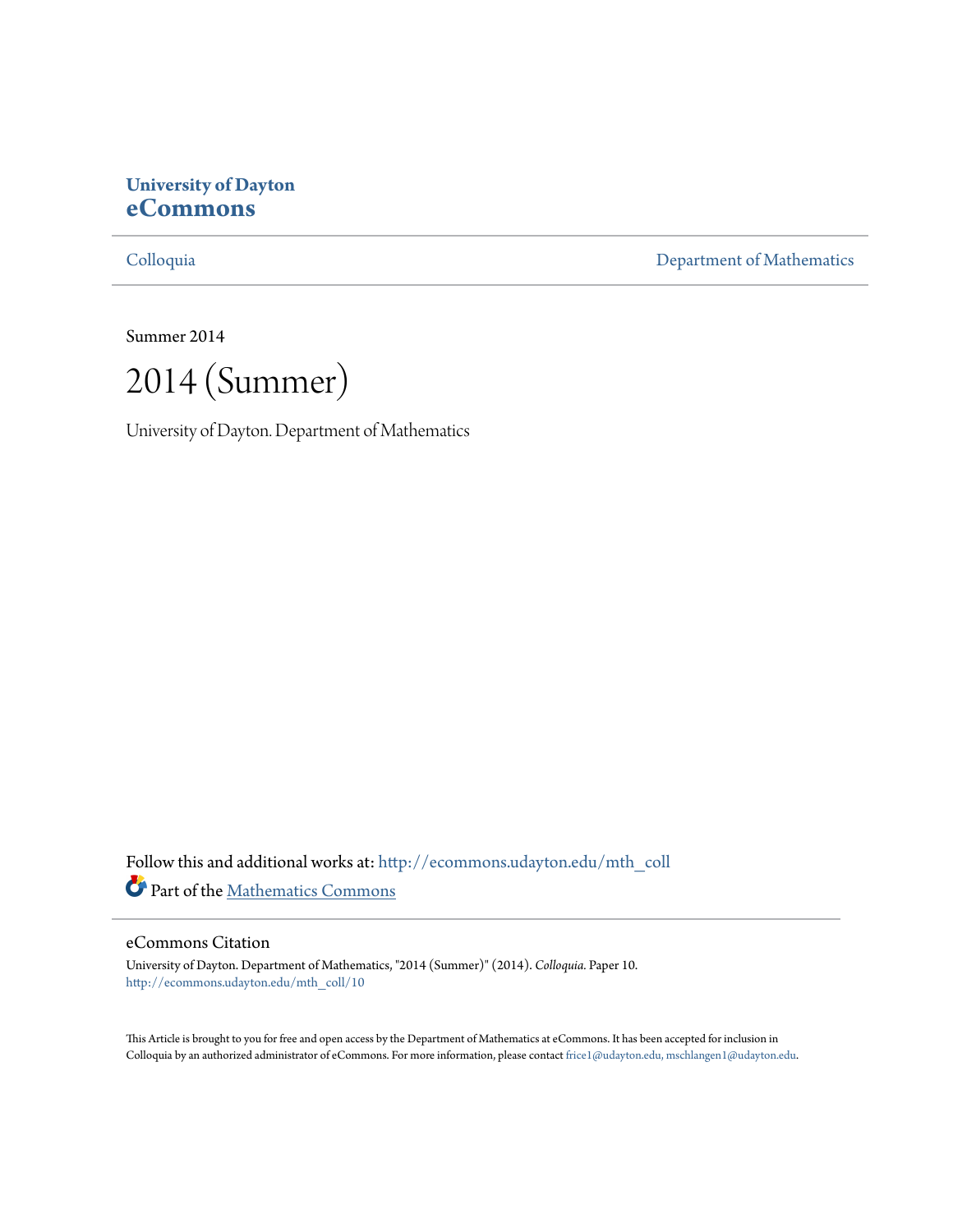## **Abstracts from the Colloquium: Summer 2014**

| Date                 | <b>Speaker and Title</b>                                                                                                                                                                                            | <b>Time/Location</b> |
|----------------------|---------------------------------------------------------------------------------------------------------------------------------------------------------------------------------------------------------------------|----------------------|
| 12                   | Thursday, Jun   Fatimah Alshehri and Najlaa Khudher, University of Dayton<br>Decoding with the Golay and Extended Golay Codes                                                                                       | 2:00 PM, SC<br>320   |
|                      | Jiaqi Li, University of Dayton<br>Monday, Jul 7 Valuing corporate pension risk: Evidence from analyst earning<br>forecasts                                                                                          | 10:30 AM, SC<br>320  |
| Tuesday, Jul<br>29   | Elizabeth Nehring, University of Dayton<br>The Effects of an Algebra and Functions Content Course for<br>Pre-Service Middle School Teachers on Mathematical<br>Conceptual Knowledge, Math Anxiety and Self-Efficacy | 12:00 PM, SC<br>306  |
| Tuesday, Jul<br>29   | Richelle Zbinden, University of Dayton<br>Do the results of the ACCUPLACER placement exam and<br>Algebra 2 final grades influence one another?                                                                      | 12:30 PM, SC<br>306  |
| Tuesday, Jul<br>29   | Chris Lammlein, University of Dayton<br>The Effect of PowerPoint Presentations on High School<br>Precalculus Students' Academic Success                                                                             | 1:00 PM, SC<br>306   |
| Wednesday,<br>Jul 30 | Brian Krilov, University of Dayton<br>A Comparison of Day Ahead Price Forecasting in AEP Dayton<br>Hub Using GARCH and ARMAX Modeling Techniques                                                                    | 4:00 PM, SC<br>320   |

## **Decoding with the Golay and Extended Golay Codes**

## Fatimah Alshehri and Najlaa Khudher

**Abstract:** Coding theory is one of the most interesting and applied areas of mathematics and informatics. All real systems that work with digitally represented data, as CD players, TV, fax machines, internet, satellites, mobiles, require to use error correcting codes because all real channels are, to some extent, noisy. In this talk, we will discuss two special codes, namely the Golay code and the Extended‐ Golay code. We will also discuss decoding using these two codes. The extended Golay code, was in fact used in the Voyager spacecraft program which in the early 1980 brought us those marvelous close‐up photographs of Jupiter and Saturn.

#### **Valuing corporate pension risk: Evidence from analyst earnings forecasts**

Jiaqi Li

**Abstract:** Pension risk represents an important aspect of corporate risk, and it has become an imperative issue in light of the recent financial crisis. This study examines whether stock analysts – a group of sophisticated information intermediary in the financial market – are able to fully incorporate pension risk into their stock valuation. Using pension beta as a unique measure of pension risk (Jin, Merton, and Bodie, 2006), we find that analysts generally have lower valuation (P/E multiples) for firms with high pension risk. Furthermore, an improvement in pension information transparency has helped analysts appropriately understand pension risk effect. Finally, the recent crisis has heightened analysts'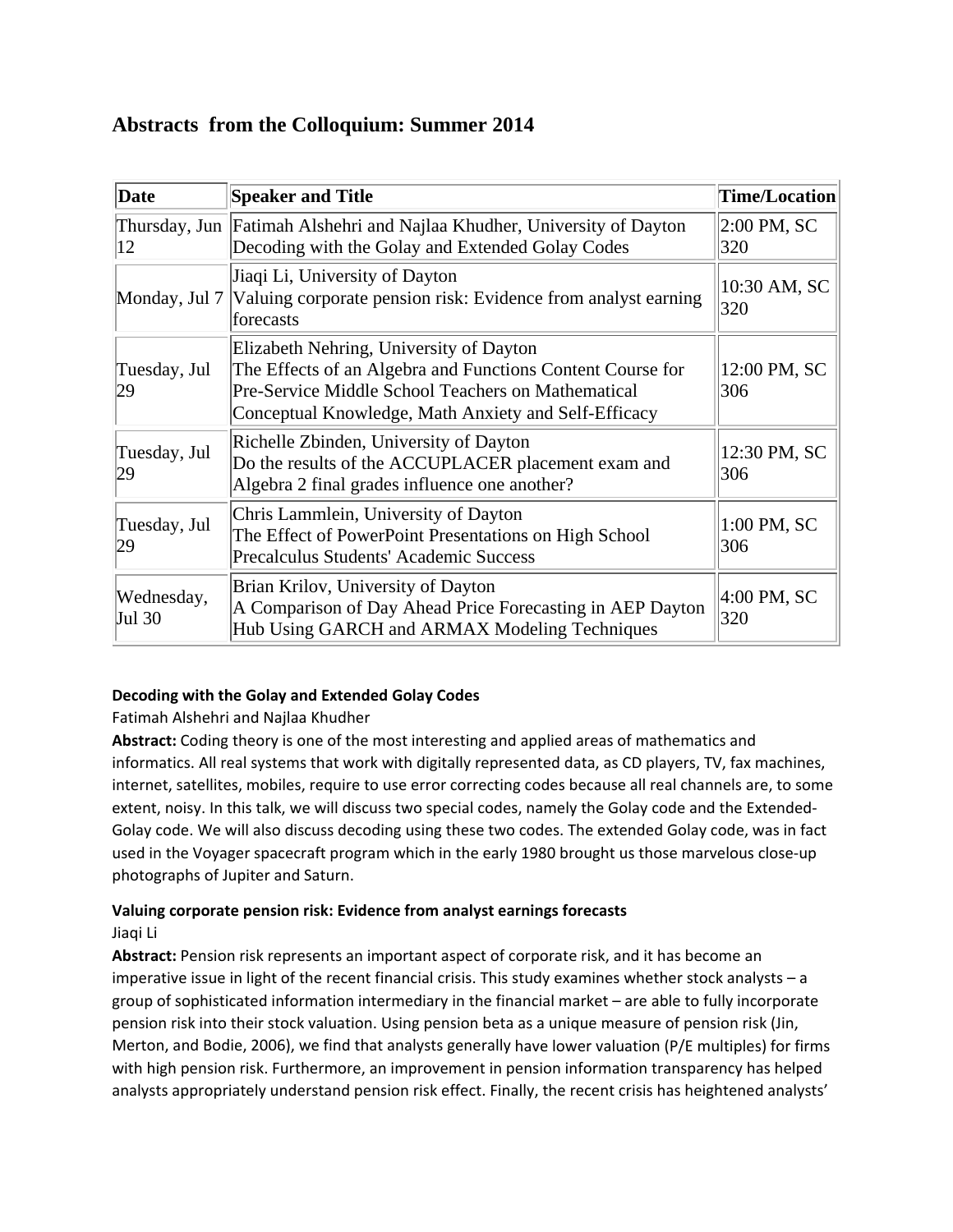attention on pension risk, and prompted analysts to lower their valuation more for firms with risky pension plans.

## **The Effects of an Algebra and Functions Content Course for Pre‐Service Middle School Teachers on Mathematical Conceptual Knowledge, Math Anxiety and Self‐Efficacy**

Elizabeth Nehring

**Abstract:** The purpose of this research was to study the effects of an algebra and function content course for pre‐service middle school teachers on their mathematical content knowledge. Hypotheses were that students' conceptual content knowledge would increase while their math anxiety & level of self-efficacy would not. Fifteen students at the University of Dayton in the Math 215 course participated in this pre‐test, post‐test design study. In addition to a demographic survey the Mathematics Teaching Efficacy Belief Instrument (MTEBI) for inservice teachers developed by Enochs and Riggs (1995) as modified by Dr. Krakowski (2014) as well as the Aiken Revised Math Anxiety Scalewere used. Students performed significantly higher on the post test than they did on the pretest. The t-tests were significant at < 0.001 level.

### **Do the results of the ACCUPLACER placement exam and Algebra 2 final grades influence one another?** Richelle Zbinden

**Abstract:** The ACCUPLACER college placement test is a common method for community colleges and other two‐year institutions to place incoming students into developmentally appropriate classes. There is evidence that suggests if students heed the recommendations produced by their score on this test, they will succeed in that particular entry‐level course. The purpose of this study is to determine if a similar correlation, or relationship, can be drawn regarding the scores from the arithmetic and elementary algebra portions of the ACCUPLACER test and success in a high school Algebra 2 course. The definition of success, for the purpose of this study, will be a 70% or higher.

## **The Effect of PowerPoint Presentations on High School Precalculus Students' Academic Success** Chris Lammlein

**Abstract:** A primary goal for any teacher is to improve the quality of the learning experience for their students. The purpose of this study was to determine if the use of PowerPoint will lead to improved academic success. Experimental design was a quasi‐experimental simple crossover with carryover in which each participant served as his or her own control. Data was recorded from students' post-test scores at the end of each of four chapter tests. Results from this study indicate no statistically significant difference between the use of PowerPoint versus "Chalk and Talk" to prepare for tests.

## **A Comparison of Day Ahead Price Forecasting in AEP Dayton Hub Using GARCH and ARMAX Modeling Techniques**

#### Brian Krilov

**Abstract:** The aim of this paper is to construct several modeling techniques for forecasting day ahead prices in the PJM RTO. Specifically, the two models studied to achieve this aim are an Autoregressive Moving Average with Exogenous Variables model (ARMAX) and the Generalized Autoregressive Conditional Heteroskedacity model (GARCH). Though previous studies have focused on specific markets within the PJM RTO and have done so with some success, this paper will focus entirely on AEP Dayton Hub's day ahead market. In this study, these approaches rendered very different outcomes, likely as a result of the characteristics of electricity prices. The ARMAX model, though successful in producing